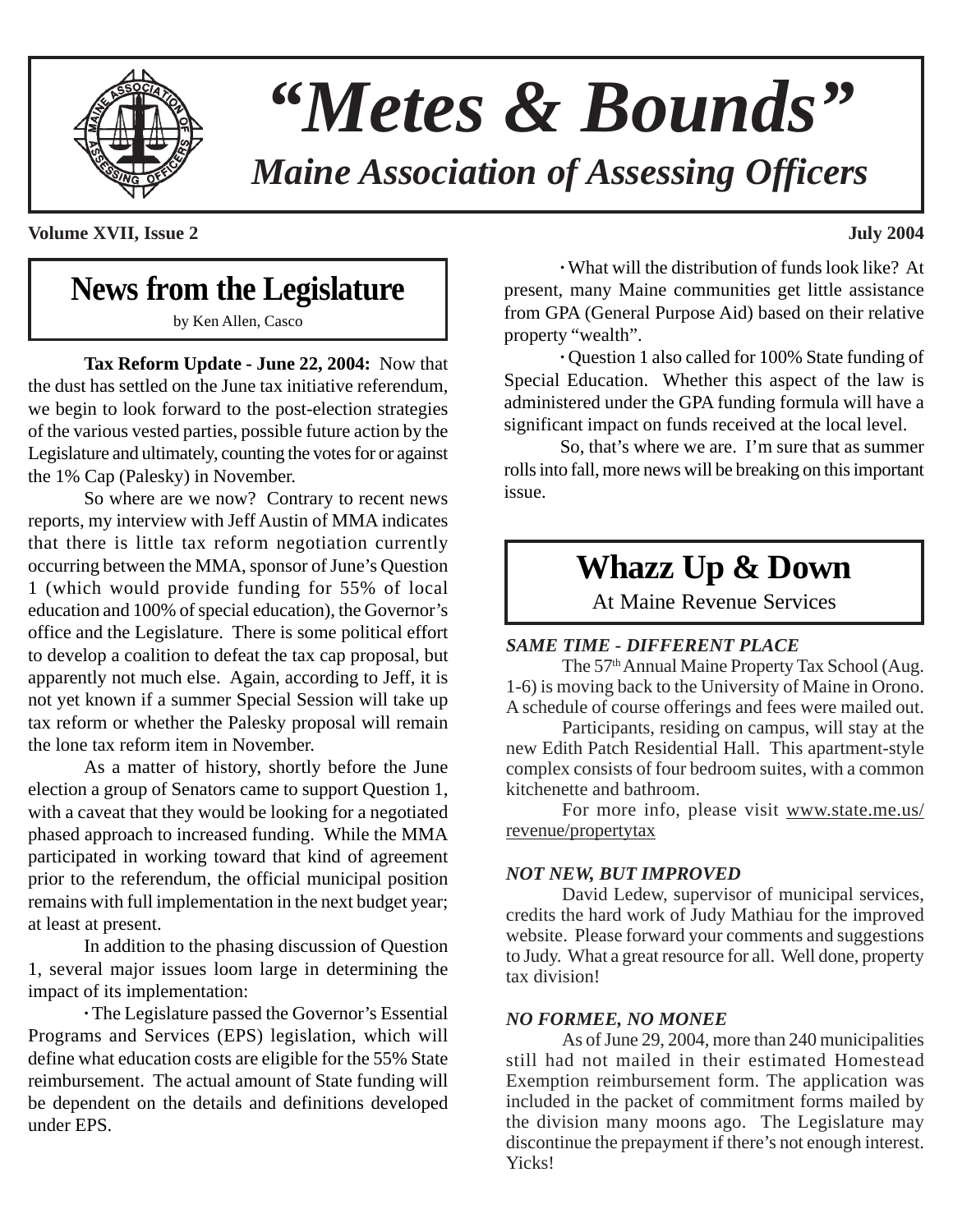

## **In the Spotlight**

by Elizabeth "Beth" Bowdoin, Hermon

This month's biography is about someone you have all been in contact with as a member of MAAO. Martine Painchaud has been the Secretary/Treasurer for our group for 12 years. Martine is almost always the one who sends out the announcements for upcoming meetings, as well as the one who collects all the dues and maintains all the records. So……..

Martine began her working career as a computer operator, as well as writing computer programs (previously at Union Mutual - now UNUM) from the time she graduated from Biddeford High School. In 1987, the Town of Kennebunk was looking for three people to update the data for a town-wide revaluation. Martine was hired to enter the data gathered by others into the computer. Although the position was supposed to last for only three or four months, George Giddings, the Kennebunk assessor at the time, needed extra help in the office and offered Martine a full-time job. After accepting the position, George encouraged Martine to become certified. So after several years, she earned her certification in 1991. Working with and for George was therefore her inspiration for getting into the assessing field.

After receiving her certification, she was hired by the Town of Eliot in December 1991. Martine finds the work in Eliot both challenging and rewarding. Working as an assessor, Martine finds the variety of dealing with the residents and business owners, as well as working with computers, enjoyable.

Martine became Secretary/Treasurer for the Maine Association of Assessing Officers in 1992. At that time, George Giddings was on the Executive Board and suggested that Martine fill the vacated position. She accepted the job and enjoys meeting all the new assessors, as well as getting to know all the more experienced assessors, which this position allows.

## **Maineland Consultants**

Real Estate Appraisals Environmental Services Flood Determinations Mortgage Inspections

**Phone 774-6226 • Fax 774-2503** 

admin@mainelandconsultants.com **30 Exchange Street, Portland, ME 04101**

Martine is roughly halfway through her degree in Computer Technology at York County Community College, taking evening classes one at a time as time allows. She lives in Wells with her husband, Ray, with whom she celebrated their 26<sup>th</sup> anniversary on June 23rd. Martine has two stepsons, Jeffrey & Marshall, & his wife, Lisa. This past February, she became a proud stepgrandma to Jeffrey Lewis Painchaud. In addition to her love of animals, especially her three cats, her hobbies and interests include fresh-water fishing, gardening and cooking.

So now that you know all about Martine, make certain you say hi to her the next time you see her.



The program for the Fall Seminar is starting to come together very nicely. On Day 1, Geoff Herman of MMA, Carol Palesky of MTAN and Cumberland Town Attorney Ken Cole have agreed to give presentations on the competing tax reform measures currently on the table. This should prove to be a very interesting and informative session.

The Central Maine Code Enforcement Officials are scheduled for the first session of Day 2 and will be giving a presentation on shoreland zoning and wetland issues. On Thursday afternoon, Rob Crawford has agreed to do a presentation on conservation easements and their affect on value.

The seminar will conclude with a Q&A session with Steve Lemay of the Bureau of Revenue Services.

Vision Appraisal has committed to do a presentation at the MMA Convention on revaluations and the latest tools available to the assessor.

I hope you're as excited as the Education Committee is with our offerings this year. And as always, please feel free to forward us your suggestions for future education offerings. Have a great summer.

*Have a good assessing joke you'd like to share, e-mail it to: gail.king@bgrme.org*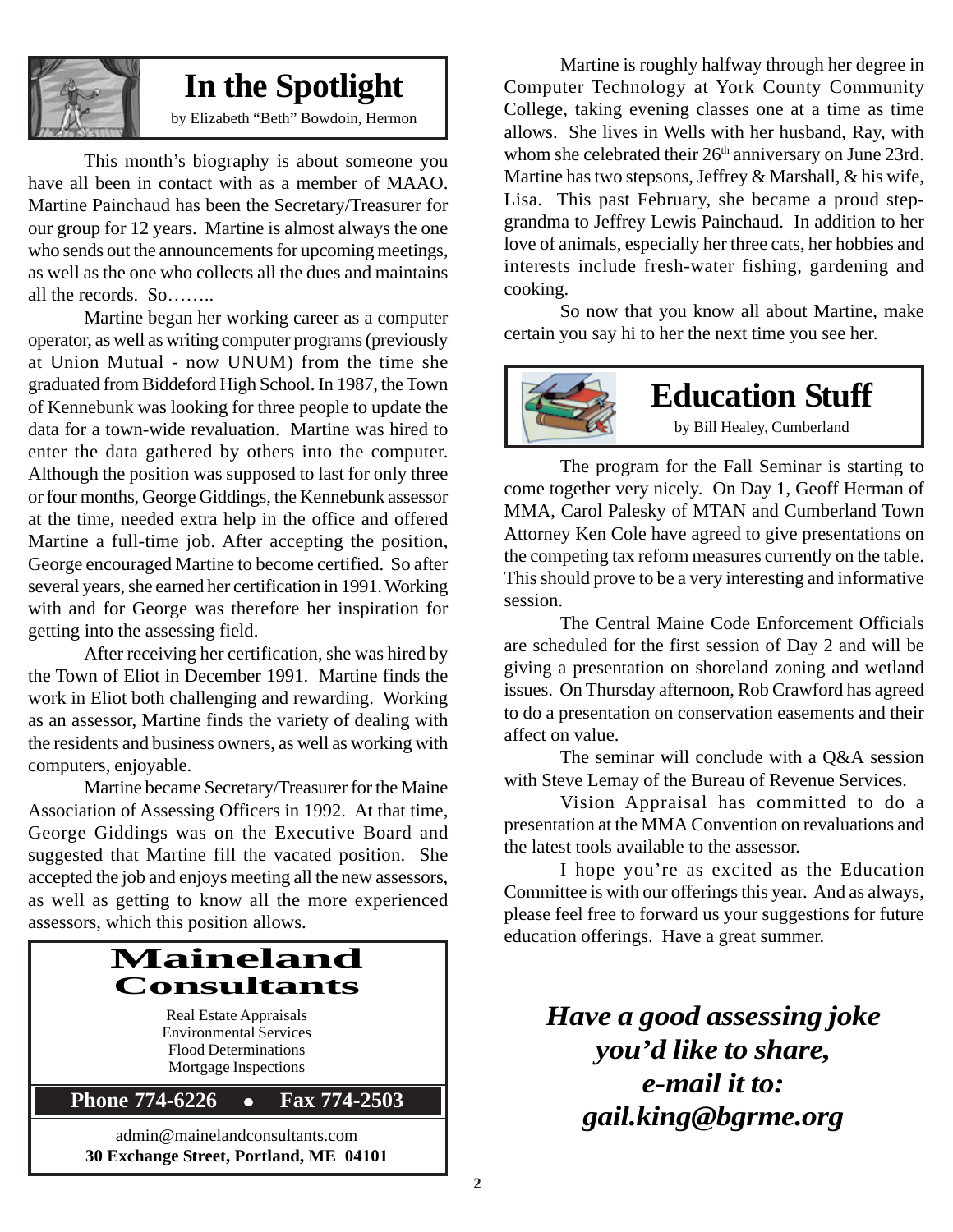## **Who, What, When & Where**

by Elizabeth "Beth" Bowdoin, Hermon

This new column is to let you know who has taken a new job and when they did that. In order to really keep this up-to-date, I am hoping that anyone who knows of any changes will let me know. You can email me at assessor@hermon.com anytime or call me at the Hermon Town Office (207-848-3485). I've been calling all over the State to find changes. So here we go, starting from the beginning of the year:

#### **January:**

**Lona LaFrancis** accepted the assessor's job in Presque Isle, which led to...

**Randy Tarr** being the assessor's agent for the towns of Blaine, Grand Isle, New Sweden, Wade and Westfield, picking up the towns at various times.

**Carroll Willette** is the assessor's agent for the towns of Castle Hill, Chapman, Mapleton, Perham and Stockholm. Also picking up the towns at various times.

**Marilyn Currie** (retired Presque Isle assessor) filled in for Lona as the listing agent for Easton, compiling the information for Jim Phillips to enter.

#### **February:**

**Cheryl DuBois** assumed the assessor's position in Auburn.

**John Doan** assumed the assessor's agent position in Camden. Previously and since 1987, he was employed at R.J. Appraisals.

#### **March:**

With Cheryl leaving Yarmouth, **Bill Healey** is the new assessor in Yarmouth. He will be splitting his time with Cumberland, where he is also the assessor.

**Pam Bosarge** became Bill's assistant assessor at both locations.

**Susan Nadeau** was hired as Dennis Reed's assistant assessor for the Town of Topsham.

**Elizabeth (Liz) Sawyer** was hired as the assessor in Westbrook, in addition to South Portland. This is currently considered a temporary position, which will end in July. (Craig Skelton is currently helping Liz with this temporary assignment.)

**Dave Sawyer** was hired as the assessor in Windham, in addition to his position in Gorham. The Windham position is also considered temporary and due to end in August. We will have to stay tuned to see how these arrangements pan out.

#### **April:**

**Garnett Robinson** is the assessor's agent in Harpswell. He is part-time there, working one day a week.

**George Greene** became the assessor in Old Orchard Beach.

#### **May:**

**Kelly Karter** has taken over the assessor's job vacated by the retirement of Dick Partridge.

#### **June:**

**Dick Partridge**, after returning from his honeymoon, will fill the assessor's part-time (two to three days per week) position in Vassalboro created by Kelly's leaving.

**Gary Robbins** has contracted for an assessor's agent in China.

## **GIS Grants**

by Anne Gregory, Falmouth

A mapping we will go, a mapping we will go.........the Maine Library of Geographic Information Board (MLGIB), allocated \$350,000 to fund FY05 grants to municipalities to assist in the development of their GIS mapping system. The first round of \$175,000 was awarded this past June; the second round will be awarded in November. The MLGIB formed a committee to review, grade and make recommendations for their final approval.

Judy Mathiau of the Maine Revenue Services and I served on that committee. The committee evaluated and graded 76 grants and submitted recommendations to the Board in early June. The MLGIB is expected to announce the grant awards shortly.

Serving on the Grant Committee was a wonderful learning experience. I was pleasantly surprised to read that 18 of the applications were written by assessors. This multi-faceted group is great at multi-tasking!

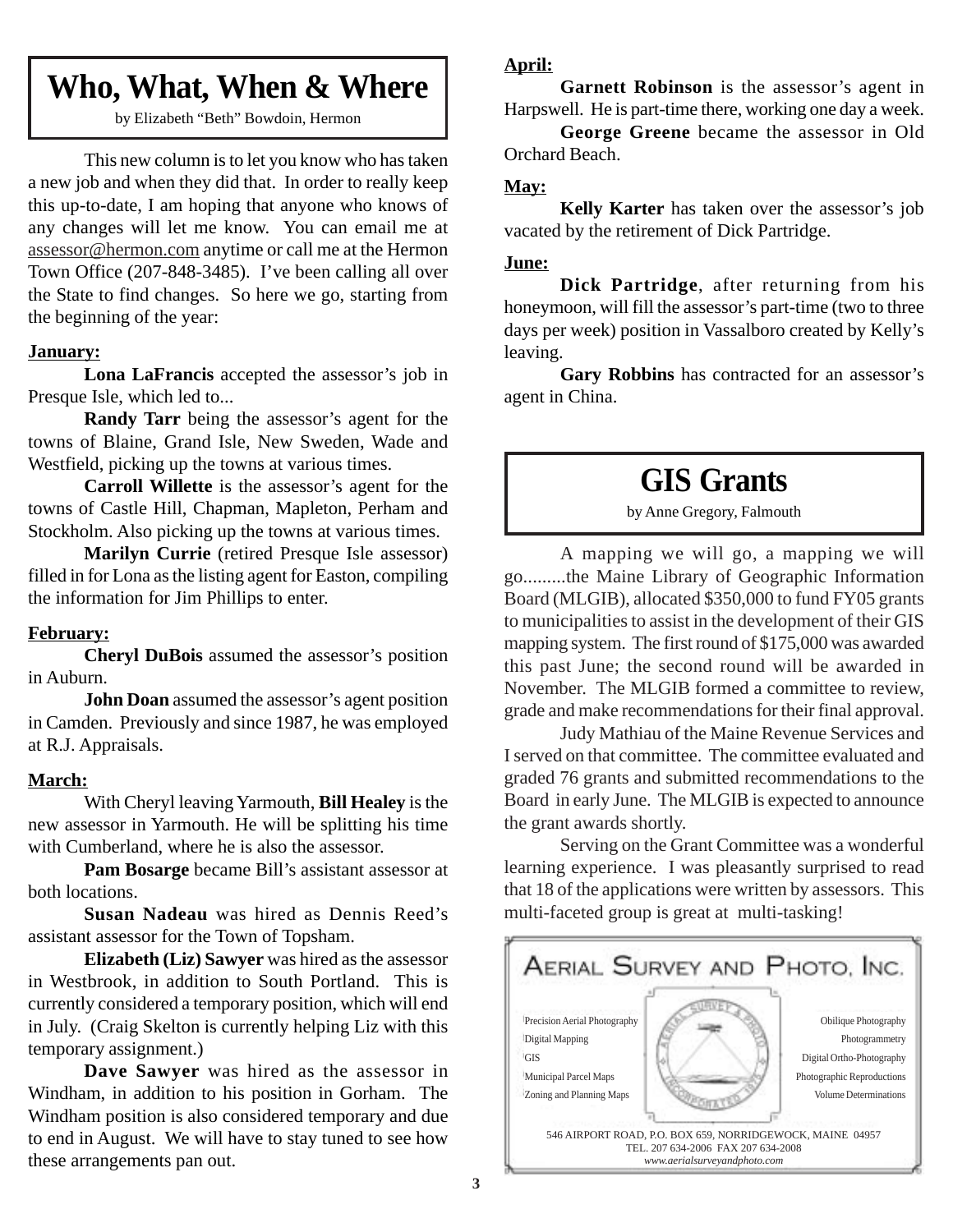## **To Regionalize or Not To**

by Anne Gregory, Falmouth

The rising costs of providing services, along with referendum questions facing voters, have given rise to looking at other ways to lower the burden of property taxes. Can and should municipalities regionalize their assessing departments? Many towns in eastern, northern and western Maine are already doing it; sharing assessors, that is. According to the Revenue Service's website, more than 30 assessing companies and agents provide assessing services to towns without full-time assessors. Southern Maine, Casco and New Gloucester discontinued sharing the assessing services of Ken Allen, as the workload had become too great for one person with two offices.

Last year, Casco hired Ken full-time and New Gloucester hired Nancy Pinette as their first full-time assessors. After Assessor Jean Jesson retired this year, Westbrook contracted with South Portland for the assessing services of Elizabeth Sawyer and Craig Skelton. And Windham contracted with Gorham for David Sawyer. Both contracts are limited to completing this year's commitment, although they intend to continue discussing future collaboration.

Elected and municipal officials from the towns of Cumberland, Falmouth, Freeport and Yarmouth formed a committee to explore regionalization of all services, including assessing. Cumberland and Yarmouth took the initiative to combine departments when Cheryl Dubois resigned to become Auburn's assessor. Cumberland's Bill Healy will spend an equal amount of time in both town offices with full assistant support in each office.

Since the duties and responsibilities of assessors are governed by the State constitution and outlined in statutes, primarily Title 36, combining the assessing offices of several towns is very possible. While there is no guarantee of immediate cost savings, controlling the growth of future costs makes regionalization an interesting possibility we should explore. If your town is already contracting with an assessing company or agent, what steps can be taken now to deal with population and parcel growth in the future? Is this possible for your town? To begin, identify all the steps in the annual commitment, who is completing each task and its associated cost (deed reading, mapping changes, permit activity, exemptions, reporting requirements, classified land changes, etc.). I've compiled a list I will snail mail or email for you to use as a guide. I welcome all comments, edits and groans!

## **Scholarship News**

by Martine Painchaud, Eliot

At their May 28, 2004 meeting, the MAAO Executive Board awarded the Property Tax School Scholarship to William Terry, Searsport assessor.

The Migis Scholarship was awarded to Carole Kelley, who is self-employed, but working part-time with Ken Allen in Casco.

The MAAO Executive Board would like to thank everyone who submitted an application.

### *HAMLIN ASSOCIATES, INC.*

*PROPERTY TAX ASSESSORS & CONSULTANTS*

625 STATE HYW 150, PARKMAN, ME 04443

Phone: 207-876-3300 • Fax 207-876-3330

**Elizabeth Morin, C.M.A. Garnett Robinson, C.M.A. Travis Gould, Associate Joshua Morin, Associate**

*COMPLETE & COMPREHENSIVE ASSESSING SERVICES*



Specialists in appraisal services

#### Commercial, Industrial & Investment Properties

**Gosline + Company**

(207) 582-1100 or 1-800-339-6400 (in Maine) fax 582-2755 118 Lewiston Rd., P.O. Box 247, Gardiner, ME 04345-0247

**Serving Northern New England**

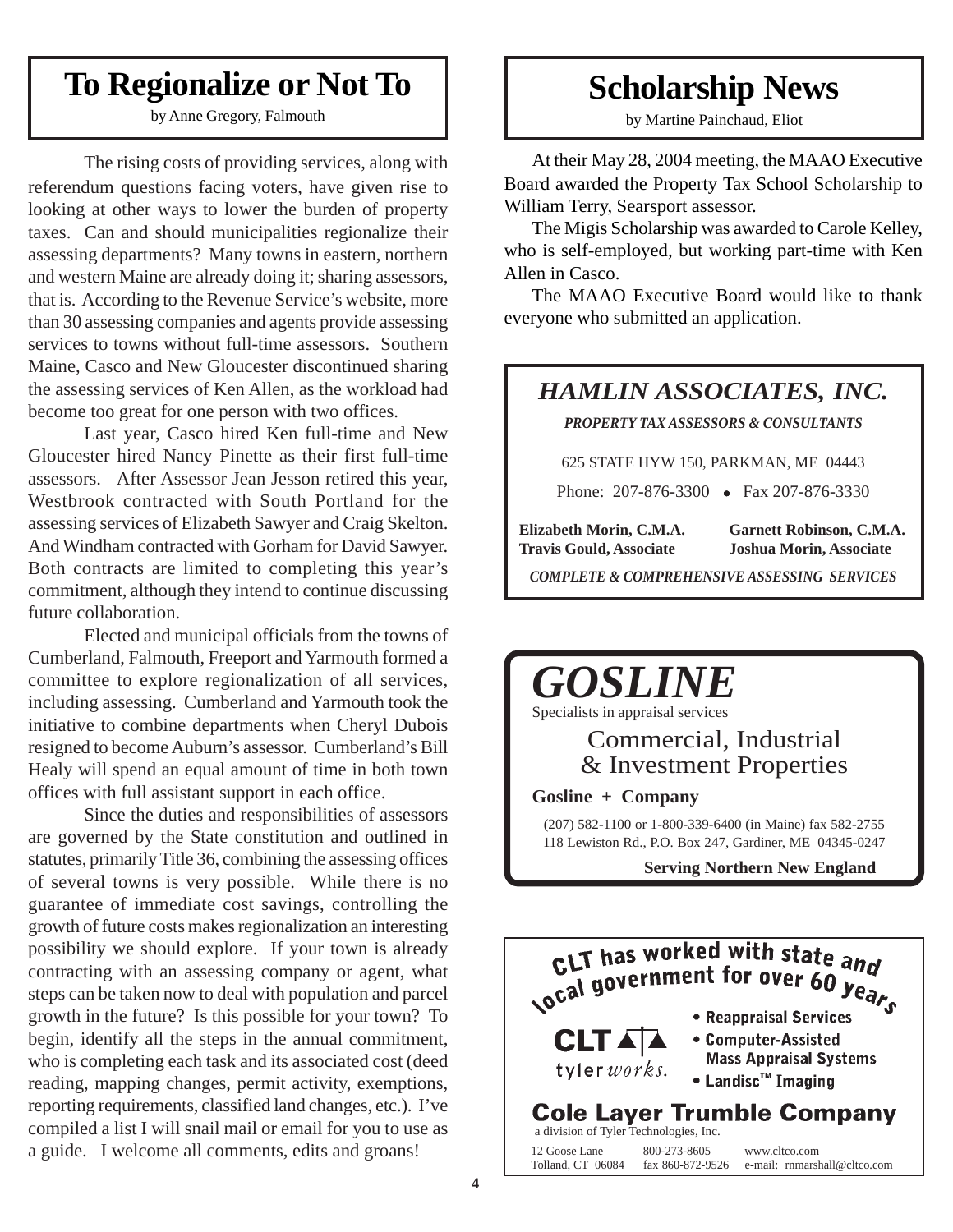## **President's Notes**

by Lil Smith, Bangor

As your President, I had the distinct honor of representing the MAAO on May  $14<sup>th</sup>$  in Presque Isle for our third annual Northern Maine Workshop. The MAAO offered a full day of education for our northern colleagues. David Ledew from the Bureau discussed the latest legislative issues that our elected officials are deciding on and the effect, if passed, new laws would have on assessing practices. Jeri Holt of the MMA provided a Power Point presentation of the latest programs and resources they have to aid us as Assessing personnel. Cynthia Michaud gave a presentation on listing commercial property and discussed different facets of determining value using cost schedules. Lastly, yours truly explained the steps taken in performing personal property inspections and how to finalize the valuation.

**Board Meeting Highlights:** The Executive Board met on May 28, 2004, at the MMA Building in Augusta. As I was unable to attend, VP Cathy Donovan conducted the meeting. Cathy informed me that due to another obligation scheduled for later that day, the Directors had one of the shortest meetings on record. With reference to minutes of our meetings, it is custom to have them distributed just prior to the next scheduled meeting. This being said, at this point in time I am unable to inform you of what issues were voted on at the May meeting. I will provide highlights of the meeting in our next issue.

In our last issue, I put out a request to the membership seeking anyone interested in becoming the Metes and Bounds editor. As no one responded, the Board decided to pursue outside help. Gail King, an associate of mine with the City of Bangor, has agreed to take this position. Starting with the July 2004 issue, she is our new editor. Please note in the list of officers/directors



how you may contact her should you desire.

Speaking of your newsletter, the Directors encourage you to summit articles, suggestions, or editorials. We are always open to ways to improve upon the content and quality. Please forward ideas or articles you may have to Gail.

As this is the last issue before our annual fall seminar, I look forward to seeing you September 15 - 17<sup>th</sup>.

*Please type your articles in Microsoft Word, and send pictures as TIFF files. No formatting is needed and please use black for typing, Times Roman, 12 point. Thank you. E-mail to: gail.king@bgrme.org*

*Find us on the Web at: www.maineassessors.org*

## **Maine Association of Assessing Officers Board of Directors 2004**

**President: Lillian Smith**  $207-992-4214 * 11$  lillian.smith@bgrme.org

**VP/President Elect: Cathleen Donovan** 207-725-6650 \* cdonovan@brunswickme.org

**Director: Elizabeth Bowdoin** 207-848-3485 \* assessor@hermon.net

**Director: William Healey, Jr.** 207-829-2204 \* bhealey@cumberlandmaine.com

**Director: Frank Yattaw** 207-282-5515 \* fyattaw@biddefordmaine.com

**Director: Daniel Robinson** 207-985-4852 \* asr@kennebunk.maine.org

**Director: Darrell McKenney** 207-832-5369 \* dlmckenney@acadia.net

**Director: Anne Gregory** 207-781-3255 \* AGregory@town.falmouth.me.us

**Past President: Gary Robbins** 207-873-7131 \* grobbins@ci.waterville.me.us

**2nd Past President: Ken Allen** 207-627-4285 \* assessor@cascomaine.org

**Secretary/Treasurer: Martine Painchaud** 207-439-1813 \* mpainchaud@eliotme.org

**Metes & Bounds Editor: Gail King**  $207 - 884 - 4134$  \* gail.king@bgrme.org